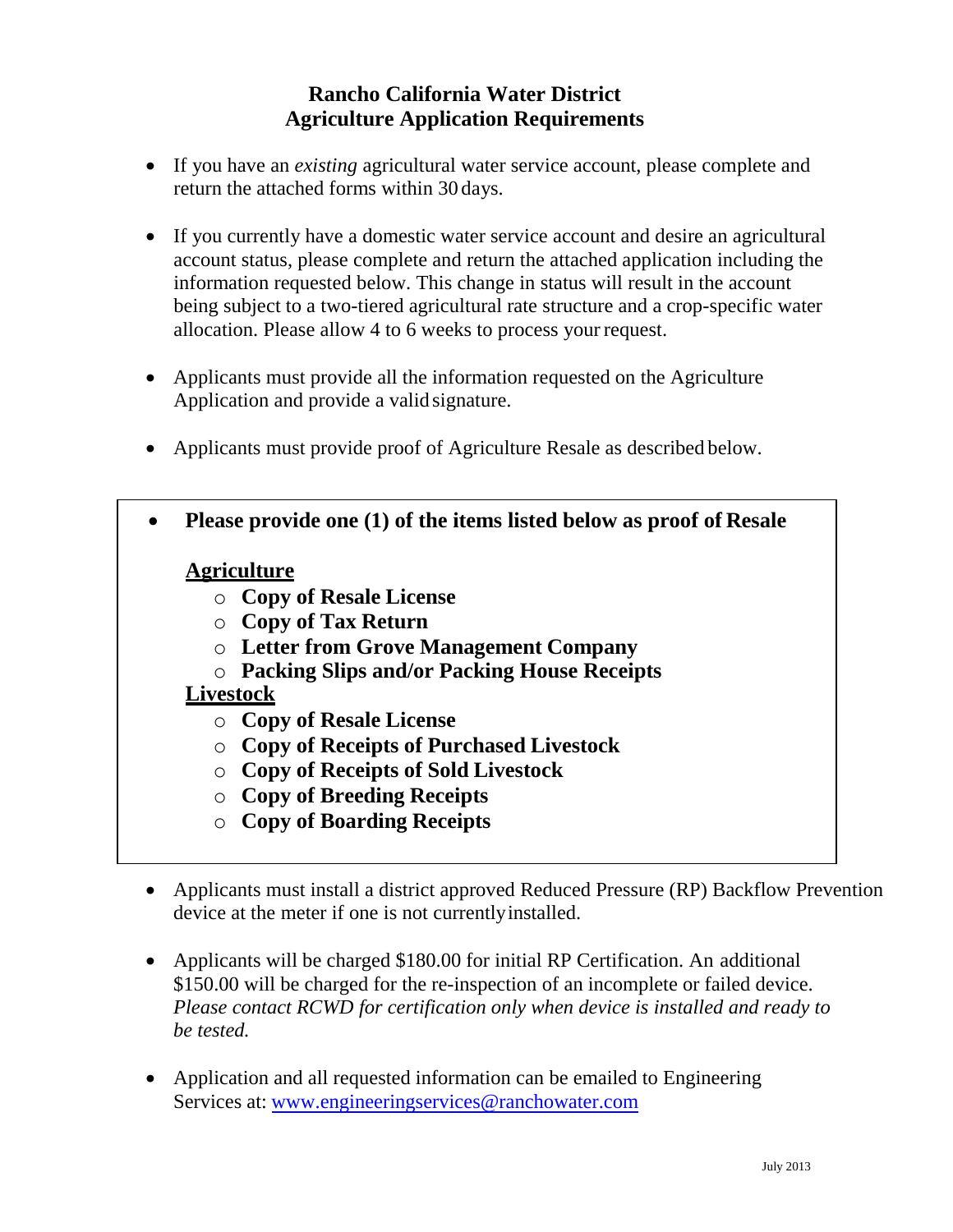

# **RANCHO CALIFORNIA WATER DISTRICT**

### **Application for Agricultural Account Status: Certification of Site-Specific Water Requirement Data**

#### **GENERAL INFORMATION (PLEASE READ CAREFULLY)**

- To qualify, the property must have a minimum of one (1) acre of agricultural products fully planted and irrigated exclusively for the purpose of commerce, trade, industry, or for feeding of fowl or livestock.
- Rancho California Water District periodically conducts site verifications to ensure the accuracy of data submitted on application forms.
- Effective January 2016, the number of irrigated ornamental landscape acres for which an agricultural account will receive a water allocation will be limited to 10 percent of the account's agricultural acreage, up to a maximum of 75,000 square feet.
- There are a total of four pages printed. Make sure you answer all of the questions. A signature of the property owner or the property owner's legal representative is also required.
- If you need assistance or have questions about this application, call (951) 296-6900 and ask for an Engineering Services Representative.
- Customers who fail to provide information requested on this form will forfeit any benefits of agricultural water service account status.
- Please allow four (4) to six (6) weeks to process your request.

#### **GENERAL ACCOUNT QUESTIONS (PLEASE PRINT CLEARLY)**

| G1. | What is your water service account number?                                                      |
|-----|-------------------------------------------------------------------------------------------------|
| G2. | How many assessor parcels are associated with the water service<br>account number listed above? |
|     | G2b. What is(are) the assessor parcel number(s)?                                                |
| G3. | What is the complete water service address?                                                     |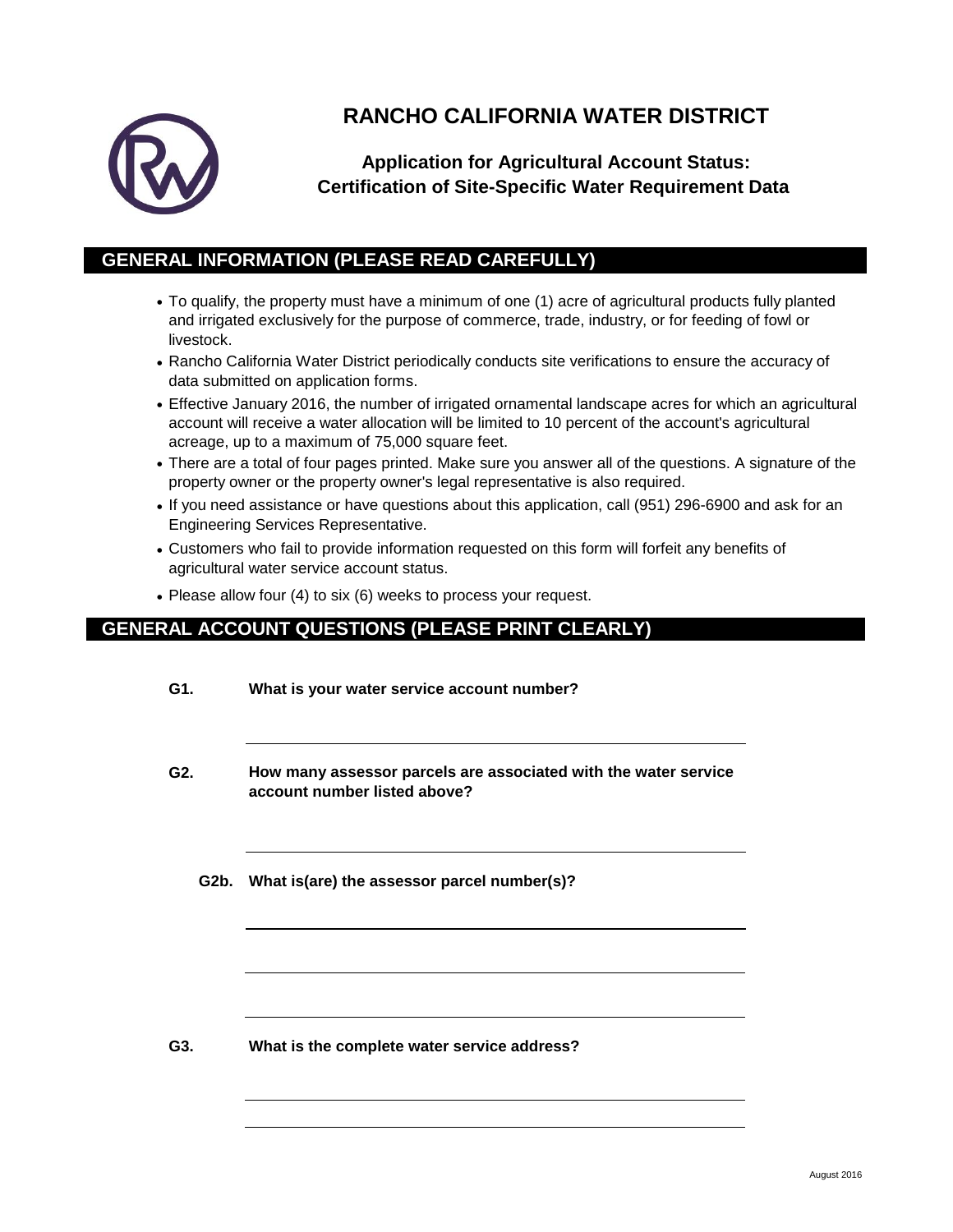| G4.  | What is your mailing address (if different from service address)?                                                                                        |
|------|----------------------------------------------------------------------------------------------------------------------------------------------------------|
| G5.  | What is your daytime telephone number?                                                                                                                   |
| G6.  | What is your alternative (work or cell) phone number?                                                                                                    |
| G7.  | What is your e-mail address?                                                                                                                             |
| G8.  | What is the total acreage of the property served by the<br>water service account listed above?                                                           |
| G9.  | Is any part of your property not irrigated? If yes, how much?<br>Please indicate measurement in acres or square feet.<br>NO.<br>$\overline{\phantom{0}}$ |
| G10. | Does your property have an Approved Backflow Prevention Assembly?<br>If yes, when was it last tested?<br>NO.                                             |
|      | DOMESTIC WATER-USE QUESTIONS                                                                                                                             |
| D1.  | Is there a home (or any living quarters) on the property?<br>If no, skip to question A1 in the next section.<br><b>NO</b>                                |
| D2.  | Is there more than one home (or living quarter) on the property?<br>If yes, how many?<br>NO                                                              |
| D3.  | How many people live on the property?                                                                                                                    |
| D4.  | Are the living quarters served by a separate water meter?<br>If yes, what is the water service account number of the separate meter?<br><b>NO</b>        |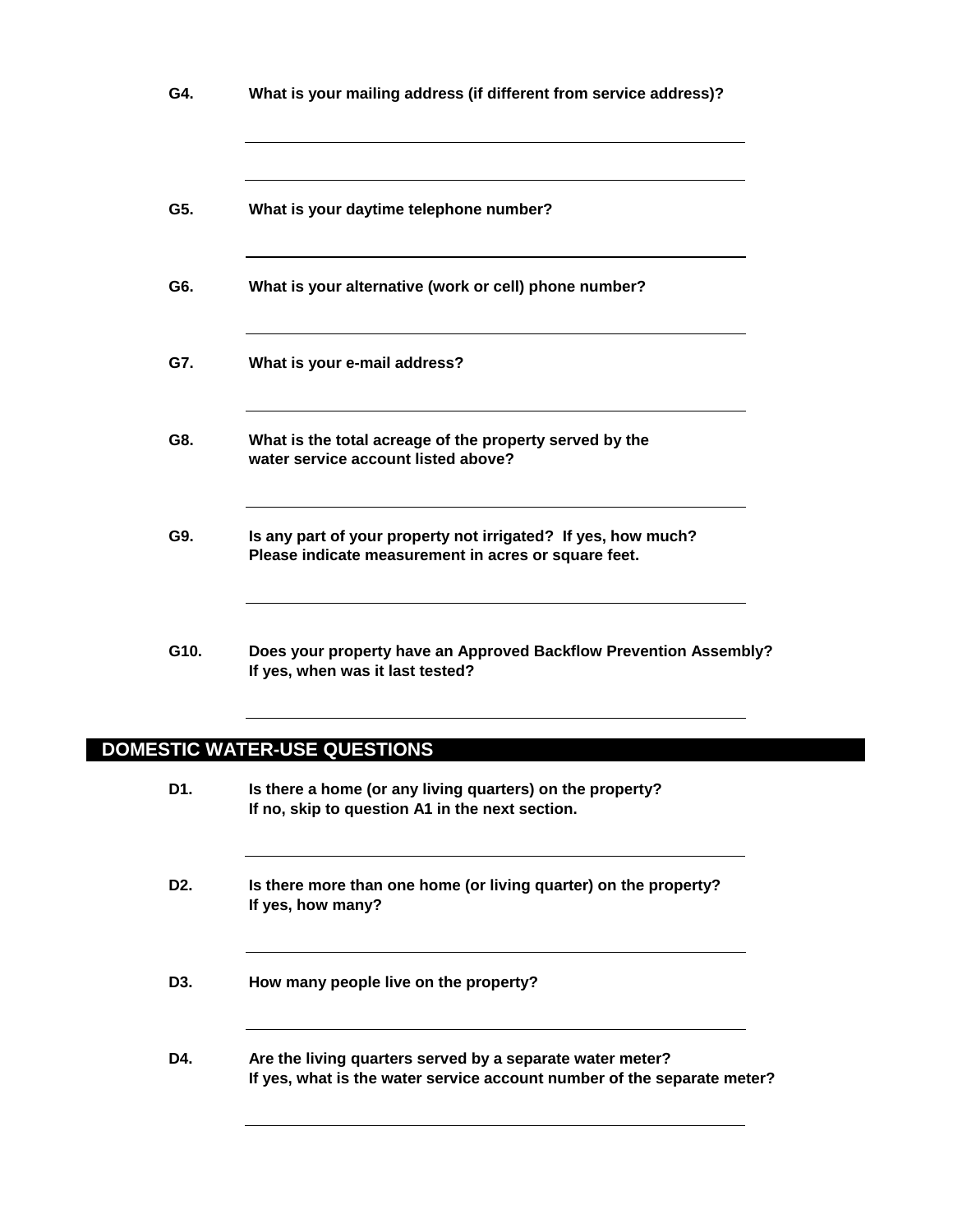| D <sub>5</sub> . | What year(s) was(were) the living quarter structure(s) built?                                                                                                                                                                                |  |
|------------------|----------------------------------------------------------------------------------------------------------------------------------------------------------------------------------------------------------------------------------------------|--|
| D6.              | How many bathrooms are on the property?                                                                                                                                                                                                      |  |
| D7.              | Is there ornamental landscaping on this property?<br>If yes, what are the types and square footage?<br>Examples: Warm Season Lawn (Bermuda) -10,000 sq ft<br>Cool Season Lawn (Fescue) - 5,000 sq ft<br>Shrubs, Flowers, Trees - 7,500 sq ft |  |
|                  |                                                                                                                                                                                                                                              |  |
| D8.              | Do you have an automatic irrigation system for the landscape?<br>If yes, how many valve stations are associated with ornamental landscape<br>irrigation?<br><b>NO</b>                                                                        |  |
| D9.              | Do you have a swimming pool or spa? If yes, what is the surface square<br>footage of the pool/spa?<br>NO.                                                                                                                                    |  |
|                  | <b>AGRICULTURAL WATER-USE QUESTIONS</b>                                                                                                                                                                                                      |  |
| A1.              | Do you raise livestock for human consumption or market?<br>If no, skip to question A3.<br><b>NO</b>                                                                                                                                          |  |
| A2.              | List the type of livestock, average annual count and total grazing area for<br>each (Please list ALL livestock):<br><b>Example:</b> Cattle, Quantity 144, 5 acres of grazing land                                                            |  |
| A3.              | What is the total number of irrigated agricultural acres planted?                                                                                                                                                                            |  |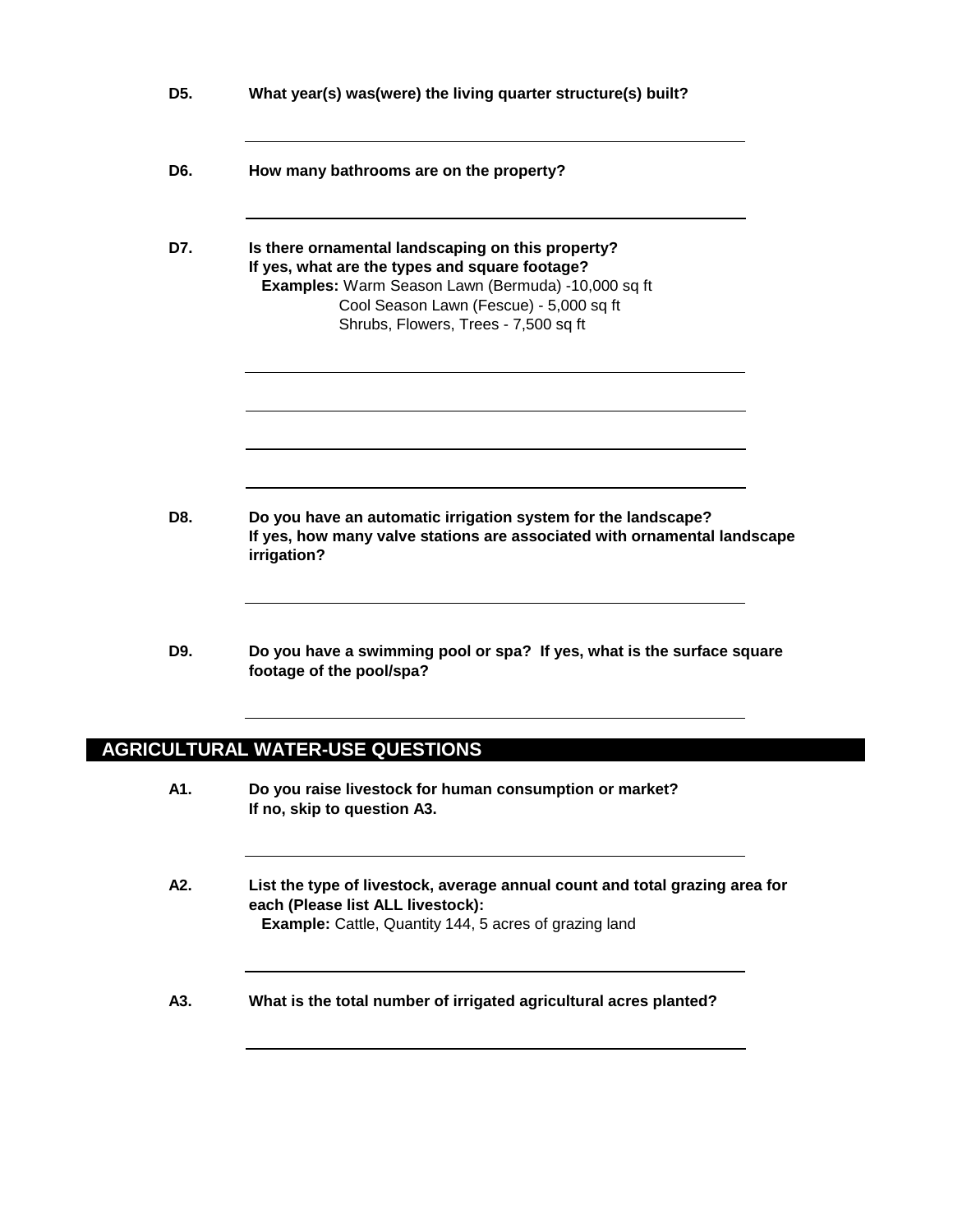|     | Example: Avocado-4 acres; Citrus-2 acres                                                                                                                      |
|-----|---------------------------------------------------------------------------------------------------------------------------------------------------------------|
|     |                                                                                                                                                               |
|     |                                                                                                                                                               |
| A5. | List the total number of trees, vines or plants by the crop type.                                                                                             |
|     | (Please list ALL crops):<br>Example: Avocado- 436 trees                                                                                                       |
|     |                                                                                                                                                               |
|     |                                                                                                                                                               |
|     |                                                                                                                                                               |
| A6. | What type of watering system do you irrigate your crop(s) with?<br>Examples: Avocado-micro sprinkler; Winegrape-drip emitter                                  |
|     |                                                                                                                                                               |
| A7. | Is there an automatic irrigation system for the agricultural crops on this site?<br>If yes, how many agricultural irrigation controllers are on the property? |
|     | <b>NO</b><br>$\overline{\phantom{a}}$                                                                                                                         |
|     | Do you have a water supply source(s) other than your local retailer?                                                                                          |
| A8. | If yes, please list the other source.<br>Example: Private well                                                                                                |

**Signature Date**

**Print full name**

**(Relation to Owner)**

certify that I have answered the questions on this agricultural water-use certification truthfully and to the best of my knowledge. I understand that RCWD will be conducting site verifications and, if necessary, I will permit RCWD or its representatives to enter the property for the purpose of verifying the accuracy of this certification form. By signing above, I certify that I am the property owner or a legal representative of the property owner. I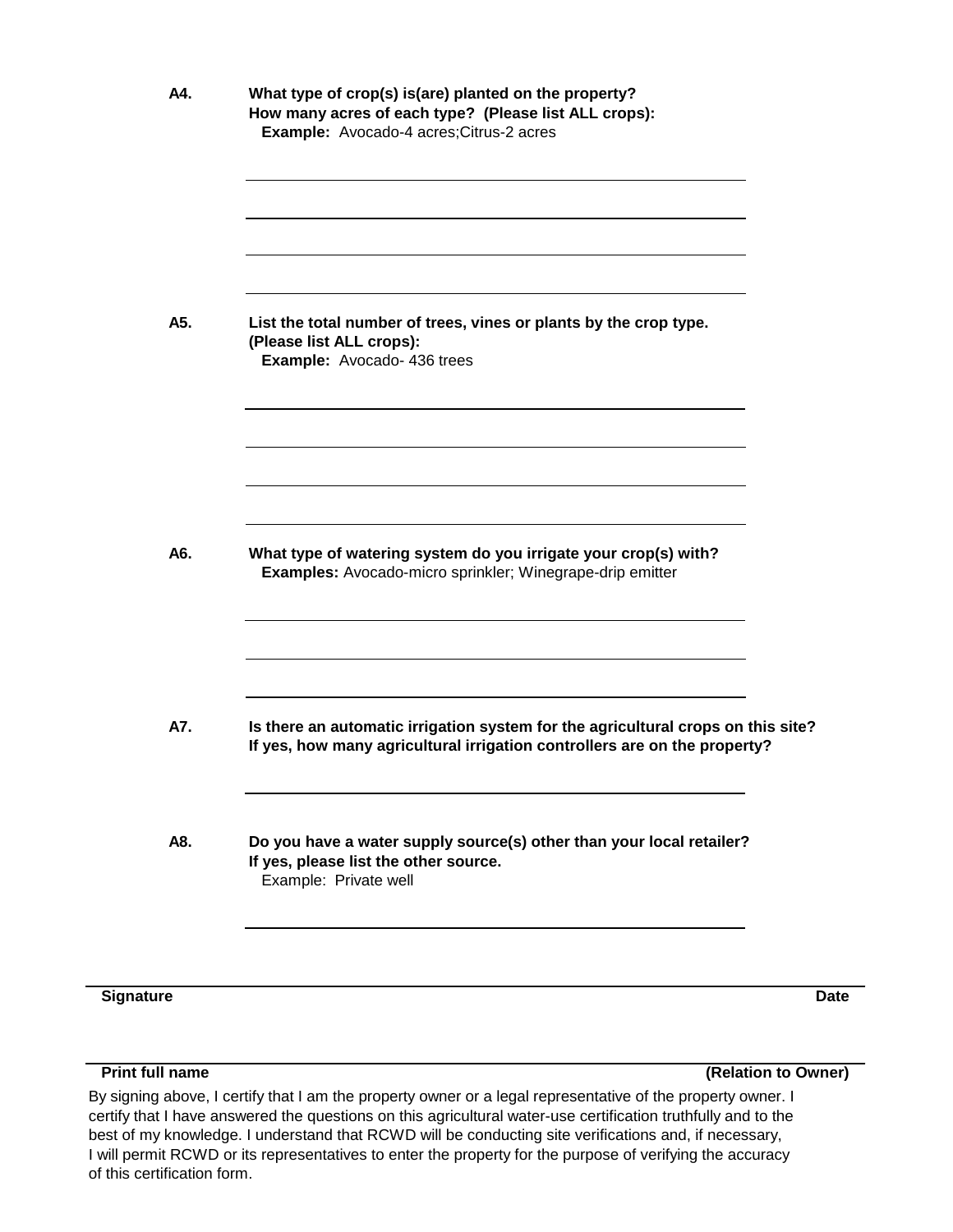#### **SUBJECT: REDUCED PRESSURE BACKFLOW DEVICE**

The California Safe Drinking Water Act, administered by the Department of Health, State of California, contains specific provisions to ensure that the water delivered by public water systems of this State be at all times pure, wholesome, and potable. Furthermore, under the California Administrative Code, the water purveyor must establish a program of crossconnection control which will satisfy the responsibility factors as set forth in the State Regulations. As required, Rancho California Water District (RCWD) has adopted Ordinance No. 89-12-2, instituting a cross-connection control program to protect the public water system.

On any agricultural water account, the installation of a Reduced-Pressure Backflow Device (RP) is required. It is your responsibility to protect the system and arrange for the installation of the device on your service.

Enclosed is a list of approved backflow prevention assemblies and a copy of the standard drawing for installation guidelines.

Initial certification of all devices shall be performed by District staff for a backflow device certification charge of \$180.00. An additional fee of \$150.00 will be charged for the reinspection of incomplete or failed device.

Following initial certification, it shall be the responsibility of the water user to test and certify the backflow prevention assemblies on an annual basis. These tests and certifications shall be at the expense of the water user, and shall be performed by an approved certified backflow assembly tester licensed in the County of Riverside.

The approved backflow prevention assembly shall be the property of the water user, who shall be responsible for the cost of operation, any and all maintenance, repair, and replacement thereof. Record of the annual certification for the account must be submitted to the District office each anniversary date from original certification. If the water user fails to test and certify an assembly within the time required, the District may terminate water service.

RCWD feels protection of its water system from contamination is of utmost importance and should be controlled by the cooperation of both the water purveyor and the customer. Thank you for your cooperation, and if you should have any further questions, please contact Water Quality at (951) 296-6900.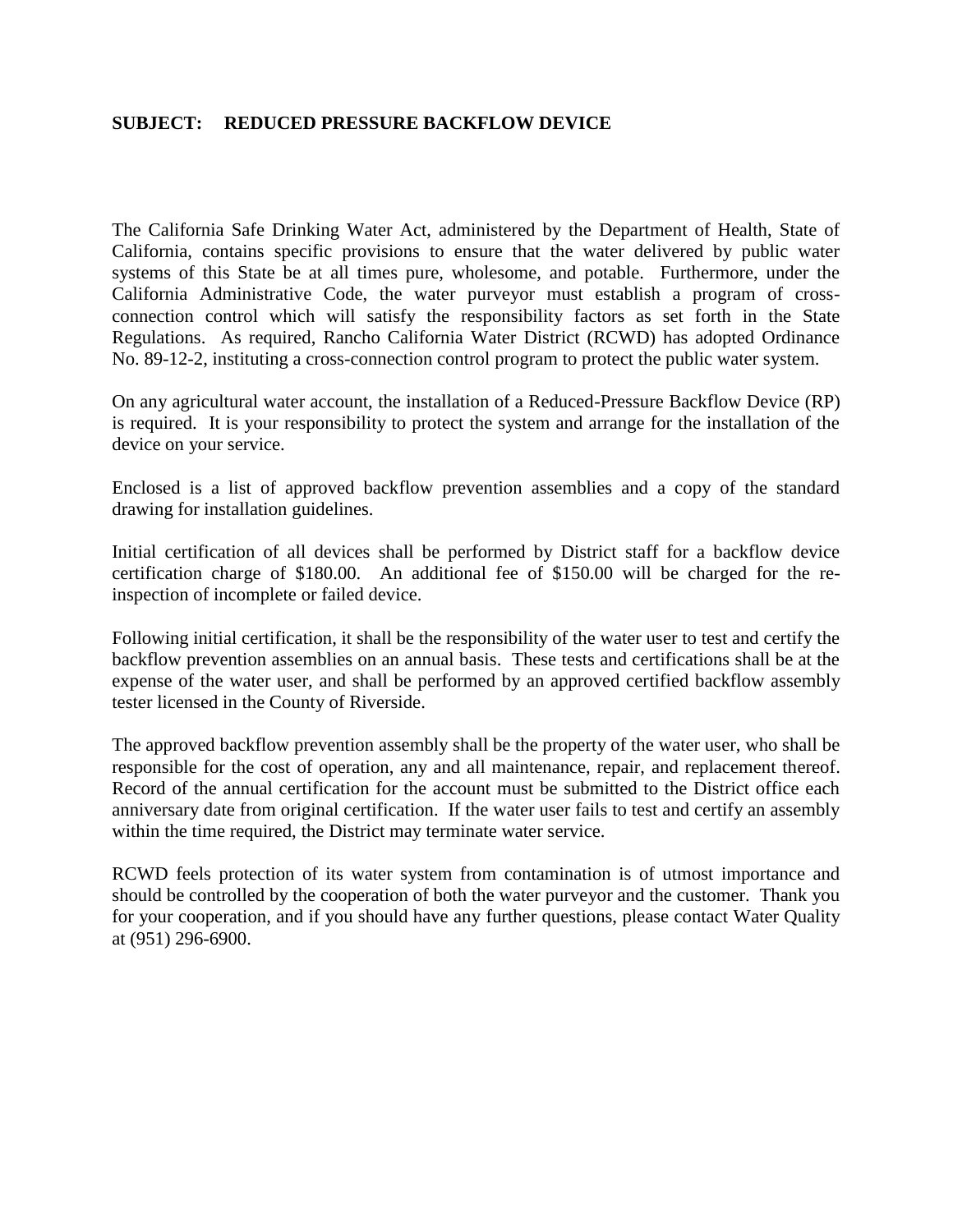Due to the nature of water use, it has been determined that the water user shall install an approved backflow prevention assembly at his/her own expense.

Only backflow prevention assemblies that have been approved by the Rancho California Water District (RCWD) shall be acceptable. Exhibit 1 contains a list of approved backflow prevention assemblies.

Backflow prevention assemblies shall be installed in a manner prescribed in Section 7603, Title 17, of the California Code of Regulations. Exhibit 2 represents a standard drawing.

Initial certification of all devices shall be performed by RCWD staff for an initial backflow device certification charge of \$180. Should the device fail the initial certification, a retest by RCWD staff will be necessary for an additional retest charge of \$150.

After notification by the customer that the RP is ready to be tested, RCWD staff will have up to a maximum of ten (10) business days in which to complete the certification.

Thereafter, it shall be the responsibility of the water user to have the backflow prevention assemblies tested and certified annually. These tests and certifications shall be at the expense of the water user, and shall be performed by an approved certified backflow assembly tester licensed in Riverside County. Record of the annual certification must be submitted to the RCWD office for the account of each anniversary date from the original certification. If the water user fails to test and certify an assembly within the time required, RCWD may terminate water service. Exhibit 3 represents a list of approved certified backflow assembly testers licensed in Riverside County.

The approved backflow prevention assembly shall be the property of the water user, who shall be responsible for the cost of operation, any and all maintenance, repair, and replacement thereof.

RCWD is not responsible for any landscaping or domestic/commercial water needs by the customer during the period of time of proper RP installation and certification by RCWD.

I/we hereby acknowledge my/our understanding of the aforementioned conditions and requirements of backflow prevention assemblies. I/we have received Exhibits 1, 2, and 3.

\_\_\_\_\_\_\_\_\_\_\_\_\_\_\_\_\_\_\_\_\_\_\_\_\_\_\_\_\_\_\_ \_\_\_\_\_\_\_\_\_\_\_\_\_\_\_\_\_\_\_\_\_\_\_\_\_\_\_\_\_\_

Service Applicant Signature Date